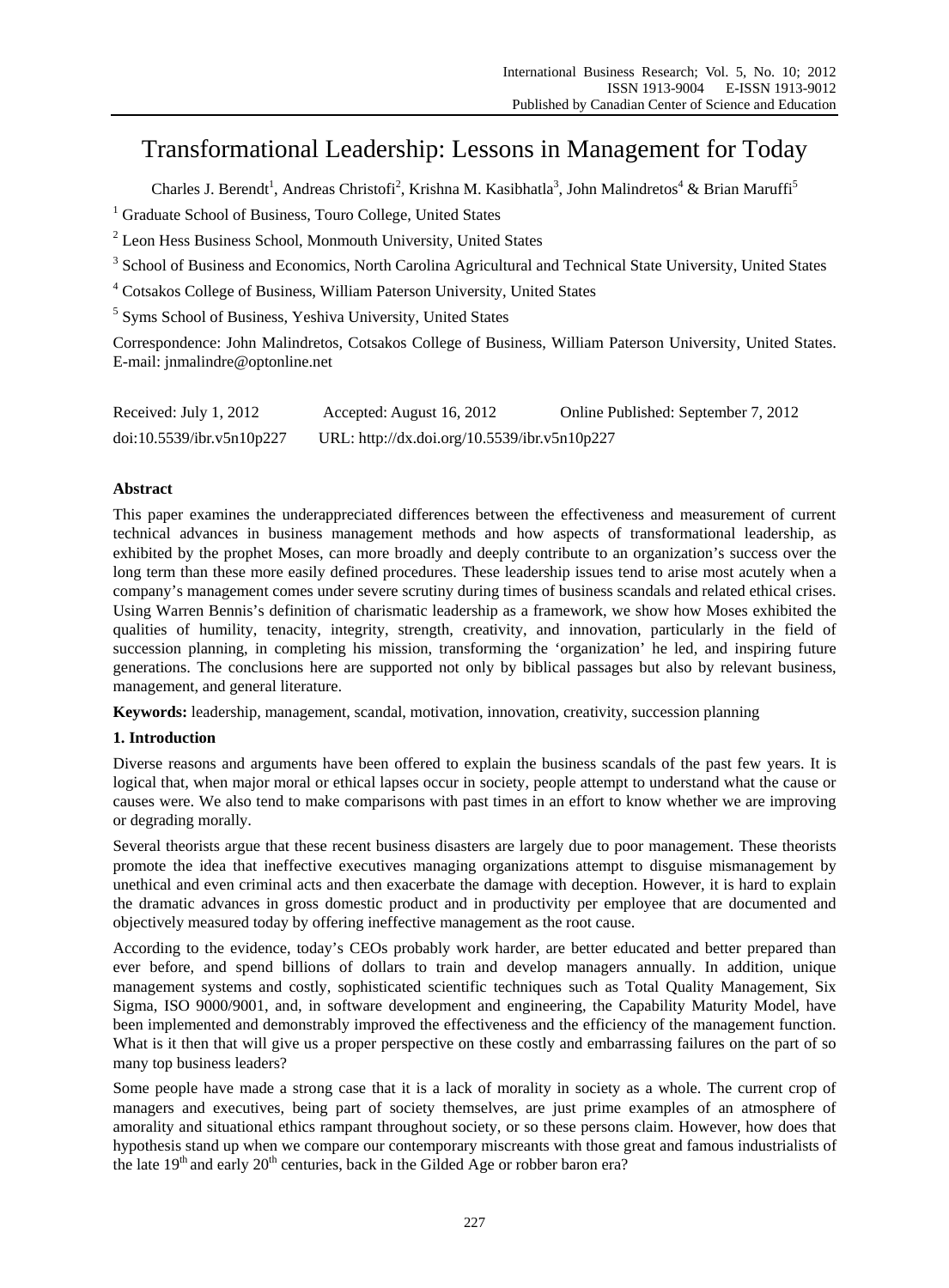Today's CEOs and top managers actually have more numerous and far more effective constraints on their abilities to take advantage of the unsuspecting public than their predecessors ever did. They must answer to governmental rules and regulations, intense media scrutiny, and a public – comprising financial professionals, average investors, and the general public – that is better educated and more informed than ever before. (Obviously, enforcement of these laws and standards is an entire issue beyond the scope of this paper.) Furthermore, a brief historical overview of the muckraking era in American history would reveal that John D. Rockefeller, Andrew Carnegie, and J.P. Morgan's ethical standards regarding their customers, employees, or stockholders would be far more abusive than those of today's CEOs (or *former* CEOs) making negative headlines.

This is why we need Moses today more than ever. Or we might more plaintively ask, "Moses, where are you when we need you?"

What is necessary in order for any organization to be successful in the long run is good management and good leadership; most everything else springs forth from these two items. The two are often confused as simply being two sides of the same coin. It is assumed that someone who is put in charge of a company or a major division within one would automatically be the manager and leader of it and be seen as such by his or her subordinates. But it is also true that, despite specific job titles, not all managers are really leaders in the truest sense of the word and not all leaders are managers. The problem for us is that this distinction is not always clear.

#### **2. Aspects of Leadership**

Warren Bennis, of the University of Southern California, has defined the difference in these ways:

The manager administers; the leader innovates.

The manager maintains; the leader develops.

The manager focuses on systems and structures; the leader focuses on people.

The manager has a short-range view; the leader has a long-range perspective.

The manager has his or her eye on the bottom line; the leader has his or her eye on the horizon.

The manager imitates; the leader originates.

Bennis (2002) has also written that there are seven managerial attributes indispensible to true leadership, some of which include: a track record of results; the communications skills to motivate and delegate; judgment exercised in decision making; character (our most intensely personal qualities); and taste, defined as "the ability to identify and cultivate talent," especially developing the successors and heirs apparent in the organization over a period of time and not through a one-time event. (We will return to the issues of taste and cultivating successors a bit later.). For a manager also to be a leader he or she must be a coach (and sometimes be the organizational prophet or visionary) as well as someone fulfilling the somewhat more mundane and easily defined duties of hiring, budgeting, conducting performance appraisals, and so on. The decisions made by this manager/leader must nurture the collective spirit of the organization for the good of its long-term health.

Perhaps what is lacking in many of our so-called leaders today, not only in business but in the fields of politics, entertainment, religion, or any other human endeavor, is a particular *kind* of leadership. This is the kind that it appears, from all scripture and tradition, Moses possessed and what we call "charismatic leadership." What is meant by this term, also called "transformational" at times? It is based on personal values, beliefs, and qualities in combination with the ability to elevate the interests, awareness, and acceptance of the group and to stir followers to look beyond their own interests. In fact, no less a personage than Sigmund Freud, writing of the qualities of great men in general in his final book, *Moses and Monotheism* (1939/1961), said that "the great man influences his contemporaries in two ways: through his personality and through the idea for which he stands." For us, Moses stands at a particular nexus of history, religious faith, legend, and literature. The task here is to highlight some aspects of his charismatic or transformational leadership at relevant places in the Hebrew Bible, only hastening to add that, although Moses' leadership may superficially appear to have been a failure, as most adults liberated from Egypt in the Book of Exodus, including himself, did not live to see the Promised Land, the children of Israel collectively were changed by Moses' examples and innovations from twelve confederated tribes into one nation.

#### **3. Humility**

The first leadership attribute of Moses we can point out is his respect for his employer, namely, the Lord Who has chosen and charged him with his monumental task. This respect manifests itself most clearly as humility above all else. For example, Moses very famously asks, "Who am I, that I should go unto Pharaoh?" (Exodus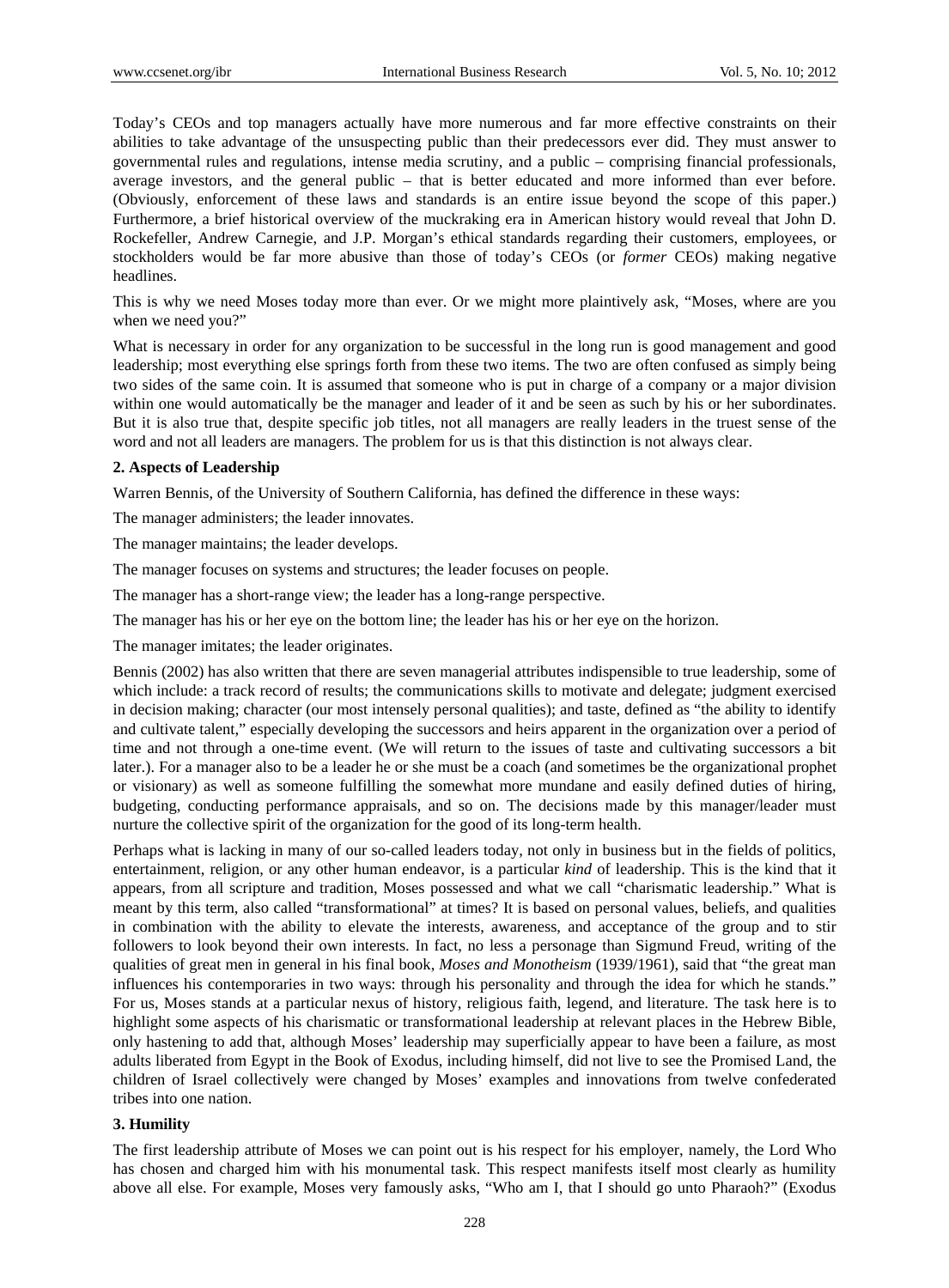3:11) and adds in the next chapter "I am not a man of words . . . I am slow of speech, and of a slow tongue" (Exodus 4:10). Despite his own aristocratic upbringing in Egypt and his firsthand knowledge of the Israelites' suffering, Moses did not see the leadership qualities latent within himself that the Lord did in making His request nor did Moses distinguish between the quality of the words he must speak with their speed and quantity. Moses humbly and reluctantly accepted the job offer only after Aaron was offered as an intermediary to the people after which he immediately asked permission from his Midianite father-in-law to return to Egypt.

We, as readers of the Exodus narrative, can also see why Moses might have been humble after he wondered aloud how Pharaoh could listen to someone like himself with "uncircumcised lips" (Exodus 6:12, 30). In between the two times Moses uses this phrase, we are given a brief genealogy of the Levite tribe which not only serves to show Moses and Aaron coming forth out of the children of Israel but also states that they themselves were the products of a nephew/aunt marriage that would only later be condemned as unlawful (see Leviticus 18:12 and 20:19). In other words, as has been pointed out by the scientist and scholar Yeshayahu Leibowitz (1990/2002), Moses knew that he could neither claim for himself a noble birth nor be haughty over the other Israelites no matter how demanding his entreaties to follow the Lord's commands. (Leibowitz even concludes, "In other words, remember who you are. And this is a warning to the leadership in all generations and all eras.") In the Bible, we are also told that "the man Moses was very meek, above all" when the Lord says that Moses speaks to Him face to face (Numbers 12:3,8), and Moses still considered himself only a beginner in glimpsing God's greatness as late as Deuteronomy 3:24.

In the business world, Moses' style of leadership is more than reminiscent of the "servant as leader" model espoused by writers such as Robert K. Greenleaf (1977). In this scenario, servant leaders display humility – as distinct from being overly modest, quiet, or self-deprecating – by considering their own needs, whether professional or personal, as secondary to the needs of their followers and the organization which they are leading. This is a significant difference from other leadership styles, including the "democratic" or participative style, in that the servant leader's desire to serve the organization in better ways stems from neither an innate desire for power nor a belief that he or she is the best one to lead. Servant leadership contains a number of distinctive characteristics and abilities itself, including being a good listener (such as Moses was with Jethro), being persuasive and aware of one's surroundings, and displaying both empathy toward and stewardship over others in the organization. These qualities are especially important to the servant leader in that they help him or her better understand followers' needs, aspirations, and interests and become able to help the entire organization achieve its goals while also maintaining enough control so that followers can function successfully without undue pressure or resentment. Servant leaders see themselves as entrusted with managing the human assets of an organization and thus feel responsible for helping all members maximize their potential.

#### **4. Tenacity and Perseverance**

Moses also displayed a respect for the "employees" of his "corporation" through his single-mindedness, tenacity, and perseverance – a passion for excellence in helping others achieve more for themselves now that they have laws and values handed down from God to live up to – balanced with compassion for the downtrodden and an open-mindedness to innovation. In the business press, we can reference Peters and Waterman's phrase "loose-tight properties" from *In Search of Excellence* (1982/1984), "where there is dedication to the central values of the company combined with tolerance for all employees who accept those values . . . in essence the co-existence of firm central direction and maximum individual autonomy."

For example, Moses' greatest examples of tenacity and endurance are undoubtedly his repeated entreaties to Pharaoh to release the Israelites during the time of the ten plagues in Egypt (beginning at Exodus 7:14). He displays an increasing self-confidence as the plagues set in, maturing from believing at first that Pharaoh would free the Israelites after the early plague of frogs (Exodus 8:5,6) to his rejection of Pharaoh's offer of letting the Israelites give sacrifice to the Lord in Egypt during the plague of flies (Exodus 8:22), to his informing Pharaoh that he knows that he will not release the Israelites after the plague of hail (Exodus 9:30), and then to Moses' additional demand that the Israelites' cattle be freed for possible future sacrifice after the plague of darkness (Exodus 10:26). By the onset of the final plague, Moses was almost uniformly seen in Egypt as a leader of the Israelites (see Exodus 11:3: "the man Moses was very great in the land of Egypt, in the sight of Pharaoh's servants, and in the sight of the people" –– meaning all the common people in Egypt and not merely the Israelites); the tip-off to readers that his tenacity has resulted in his increasing stature as a true leader is that instead of the often-used formulaic phrase "And the Lord said unto Moses" preceding a description of the tenth plague, we have the more active and direct words "And Moses said: 'Thus saith the Lord'" in the announcement of the deaths of the first-born (compare Exodus 11:1 and 11:4).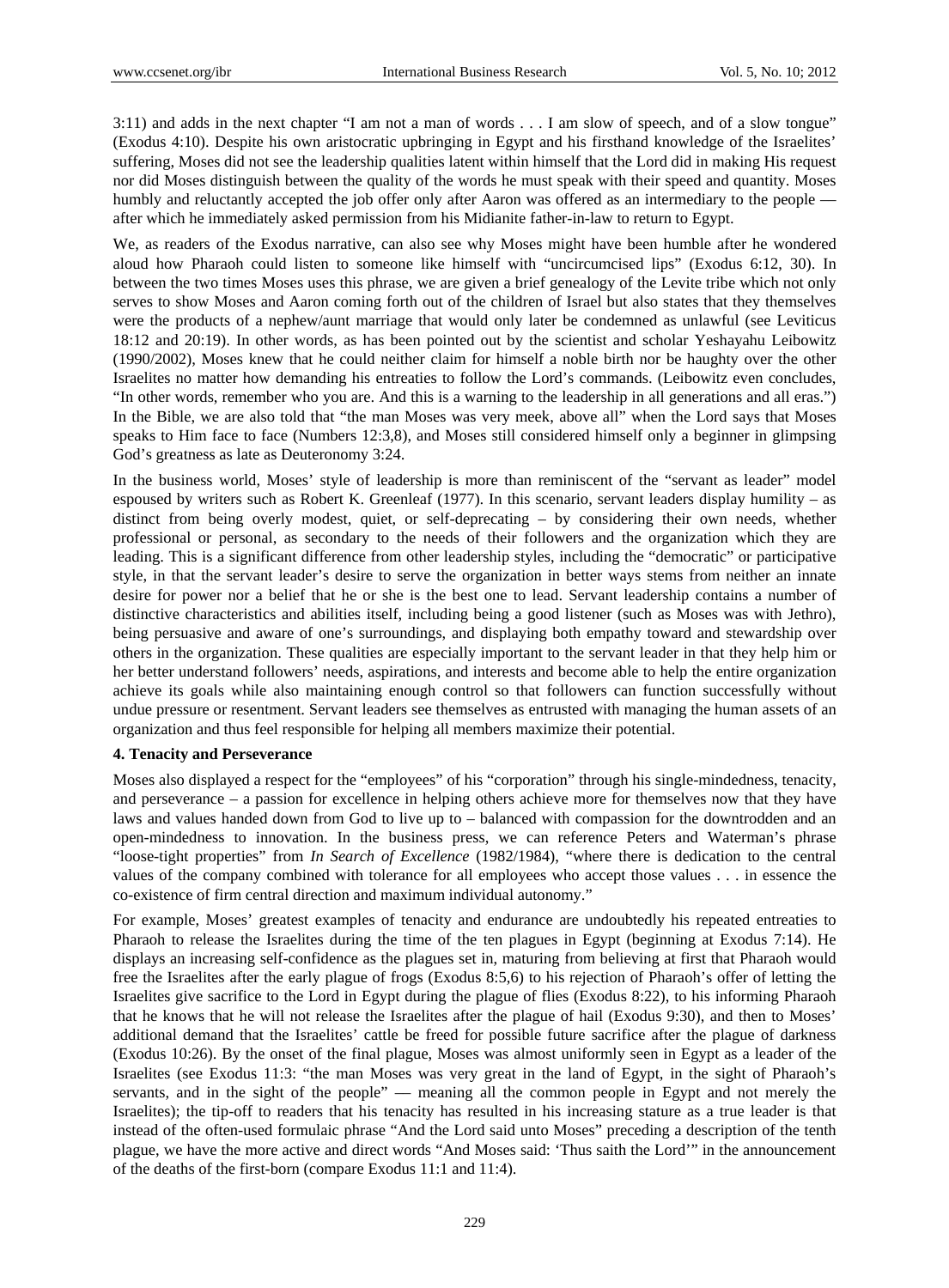Ironically, Moses' other great challenge in perseverance came in dealing with his fellow Israelite veterans of the Exodus in the intermittent challenges to his leadership, questioning of the overall mission, and repeated requests to return to Egypt. This was true at the famous parting of the Red Sea (or Sea of Reeds) before the Egyptian army at Exodus 14:11-14, when they were asking for water in the encampments at Shur, Sin, and Rephidim in the Book of Exodus and at Zin, Edom, and Kadesh in the Book of Numbers (they also asked for meat at Taberah and complained of the boredom of eating manna at Edom), and in handling the uprisings started by Korah and Dathan in Numbers 16 and 17 and the widespread harlotry and idolatry mentioned early in Numbers 25. (Moses also foretells the Israelites' recalcitrant behavior in Deuteronomy 31:27-29)

In fact, Moses was so intent on completing his mission and in raising up his compatriots that on three occasions he stayed their destruction from divine wrath. Moses instructed Aaron in Numbers 17 to appease the Lord by atonement so as to limit the effects of a deadly plague sent by God meant to consume all the congregation of the children of Israel and Moses interceded and well-nigh chastised God on their behalf twice when he was personally offered the chance to be the founder of a new, and perhaps less rebellious, nation as God had wanted to destroy them after the incidents of the golden calf and the rebellion upon hearing the negative report of the spies coming back from Canaan (see Exodus 32 and Numbers 14, respectively, as well as Deuteronomy 32:26-27). These episodes took place with both the adult generation Moses led out of Egypt and the one that grew up in the desert with him as its leader. Moses displays strong elements of servant leadership in these episodes by being more concerned for the welfare of his people, and thus interceding on their behalf, than in raising his own personal status.

#### **5. Integrity**

Another leadership attribute of Moses is his integrity. Not only did he personally sacrifice by forsaking a privileged life in Egypt and by declining offers to become a "new Abraham," but he was able to see the Israelite suffering despite never having been in bondage himself. His integrity and character are evidenced by his help given to one of his fellow Hebrews being beaten by an Egyptian in Exodus 2:11 and then soon after helping the Midianite women water their flocks without interference from local shepherds. The ironies inherent in these two acts of generosity are that in both cases he is seen publicly as an Egyptian helping a member of an unpopular or downtrodden group and that he will soon after, and probably for a significant period of his life, become one of these shepherds himself. Thus Moses is providing a leadership example of (literally) being a good shepherd long before he is called upon to lead the Israelites. Moses' absence of a "slave mentality" also clearly puts him in sharp contrast with the vast majority of the Israelites he helped liberate and, per Miles (1995), is a huge influence upon his leadership role in the founding of ethical monotheism through the laws and statutes he handed down.

#### **6. Creativity**

A fourth attribute we can ascribe to Moses is his creativity in implementing innovations among the Israelites, whether ordered to by the Lord or suggested by other persons. The most striking among these innovations from a business perspective is the delegation of authority given at Moses' command toward developing and cultivating the next generation of leaders within the organization. Moses grew up in a royal Egyptian court ruled by an absolute monarch assisted only by magicians where he could have succeeded to power himself some day; among the Israelites, Moses carved out a separate sphere of influence for his brother Aaron and Aaron's sons by the establishment of the priesthood, a "realm of power distinct from his own . . . with all the rituals and sacrifices that went along with it" (Brown & Padwa, 1999/2000) and by his use of Aaron as a spokesman to the Israelites beginning at Exodus 4:30 and to Pharaoh at Exodus 7:2. These priestly rituals replaced the ill-defined "elders" of Exodus 4:29 and the "officers of the children of Israel" mentioned in Exodus 5:14 as community leaders. Also note that worship among the people (e.g., Exodus 4:31) likewise predated the priesthood, but without any identified leaders. Once the Israelites are freed from Egyptian bondage, Moses implemented the initial altar sacrifices and wrote the mostly civil law handed down by God after the Ten Commandments called the Book of the Covenant. But, at God's command, he also delegated the priesthood to Aaron's family and relayed the Lord's instructions for building a Holy Ark and a tent of meeting, including the naming of expert craftspeople such as Bezalel and Oholiab and all "wise-hearted" women who could "spin with their hands" (see Exodus 25, 28, and 35 for details).

Moses also implemented the institution of the Sabbath even before the commandment to remember it was given at Mount Sinai (see Exodus 16:23-30) and the first annual commemoration of the Passover holiday in Numbers 9:1-5 as two other major innovations in the religious life of his people. Most interestingly, he followed his father-in-law Jethro's advice in delegating levels of judgeships for deciding smaller cases affecting only "thousands, hundreds, fifties, and tens" (see Exodus 18:21) so as to save time and energy, even though our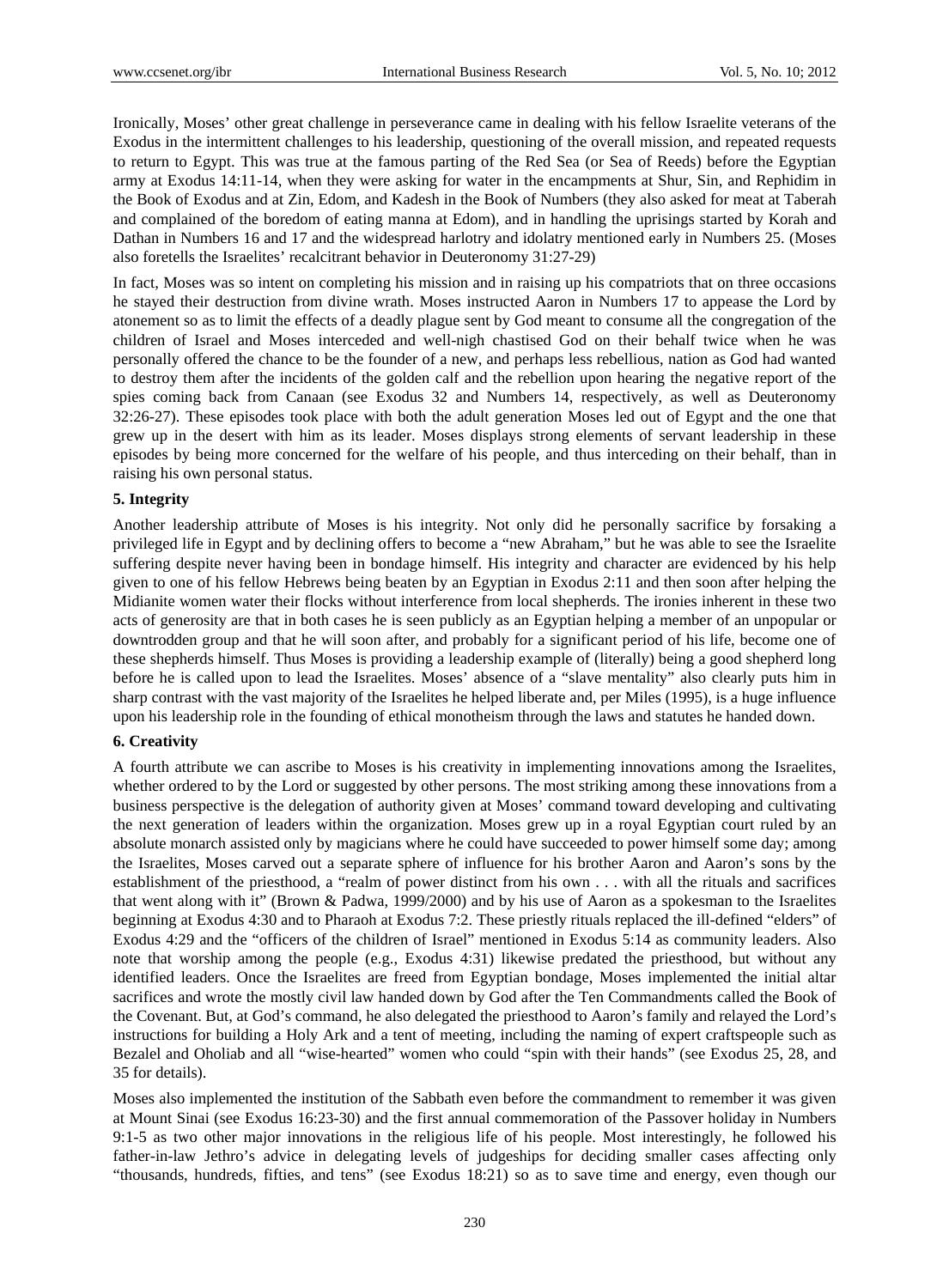recognized basis for what they could judge others by, the Torah, had yet to be given at Sinai. Moses also helped to establish and implement more equitable laws of inheritance by bringing the Lord's attention to the case of the daughters of Zelophehad in Numbers 27.

In grooming a successor as CEO, however, Moses was particularly innovative in choosing neither his own sons Gershom or Eliezer nor any member of Aaron's family nor any of the "elders" already in place at the time of the Exodus but rather in choosing to cultivate talent and leadership within Joshua. The references to him in the text grow steadily in importance as Moses must have seen leadership qualities in him develop over an extended period of time, beginning with the battle against the Amalekites in Exodus 17:9, the mention next of "Joshua his [Moses'] minister" (Exodus 24:13), his inclusion among the twelve spies sent into Canaan (Numbers 13:1-16), his preparation by Moses as the next shepherd of the children of Israel in Numbers 27:15-23, and his being named along with Aaron's son Eleazar and the tribal representatives to take possession of the Promised Land and divide its inheritance (Numbers 34:16-29), all of which leads to his being charged by Moses, with all the Israelites present, as his successor in Deuteronomy 31:7-8. To put it succinctly, "[i]t has been argued that Moses's [sic] greatest and most independent act of leadership was in recognizing the importance of finding, selecting, and grooming his own replacement" (Pava, 2003).

This emphasis on cultivating leadership within the organization is perhaps borne out by one study (Brawer, 1998) at Cornell University's business school, where Fortune 1000 senior executives surveyed were "increasingly concerned with soft skills, such as how to nurture and develop employees . . . and develop leadership." Furthermore, being able to step aside at the right time and not overstay one's welcome is a further check on arrogance and complacency and "the best way to bequeath a living legacy and keep [one's] reputation at its zenith" (Koch, 1999).

## **7. Mental and Physical Strength**

Moses also possessed the qualities or attributes of mental and physical competence that enabled him to do his job for so long and so well. Moses first had the physical strength to smite the Egyptian who was striking a Hebrew, cross the desert to Midian, and then drive away the shepherds harassing Jethro's daughters. At Mount Sinai or Horeb, he ascended the mountain for 40 days for the first set of tablets and then another 40 days, but this time explicitly without any food or water, for the second set of tablets upon which he carved the Ten Commandments himself, while also having the strength and physical endurance to break the first pair of tablets and later grind the golden calf down to powder (see Exodus 24, 32, and 34). Most impressively, perhaps, Moses personally constructed the tabernacle within which he could meet the Lord after the materials had been fashioned by other dedicated Israelites (Exodus 40:17-33). Finally, Moses, who had stated early in the narrative that he was slow of tongue, concluded his life with several long and eloquent speeches on his  $120<sup>th</sup>$  birthday taking up most of the Book of Deuteronomy – an example of how his leadership was reinforcing his communication and motivational skills right up to the very end. As the text states, "his eye was not dim, nor his natural force abated" (Deuteronomy 34:7).

#### **8. Conclusion**

As we have seen, Moses fits Warren Bennis's definition of the charismatic or transformational leader: developing people; innovating and originating; keeping a long-term horizon in view; elevating the members of the group beyond their own immediate interests (at least temporarily); being as physically and mentally tough or compassionate as needs dictate; and having a strong track record of accomplishment from the Exodus and Sinai. The end product of the transformation is a nation now hardened through a generation or more of collective triumphs and setbacks, ready to fulfill its destiny in the Promised Land and develop the next set of leaders beyond Joshua, in short, having achieved its freedom with a certain measure of human dignity through a difficult process and journey rather than through one revelation or miracle. Recall that at Moses' birth in the Exodus narrative, the fledgling nation was under bondage, passively accepting all manner of food provided for them (as its members were fond of recalling on numerous occasions). However, freedom itself, like the taste or judgment required in developing true leaders, "is an activity of perception and judgment based on a great range of particular acts and experiences. Whatever fosters mere passivity and submission is the enemy of this vital activity" (McLuhan, 1951/1967).

Also note in comparison that the Book of Exodus actually begins before the Israelites' bondage in Egypt with a summation of the passage of time almost sublime in its brevity – "And Joseph died, and all his brethren, and all that generation" (Exodus 1:6) – but with no mention of any Hebrew successor or subsequently of Joseph by the Israelites themselves. (One can sense that while the new pharaoh "knew not Joseph" (Exodus 1:8), the Israelites' own institutional memory in this regard may have been only marginally better.) Once Moses dies, however, we